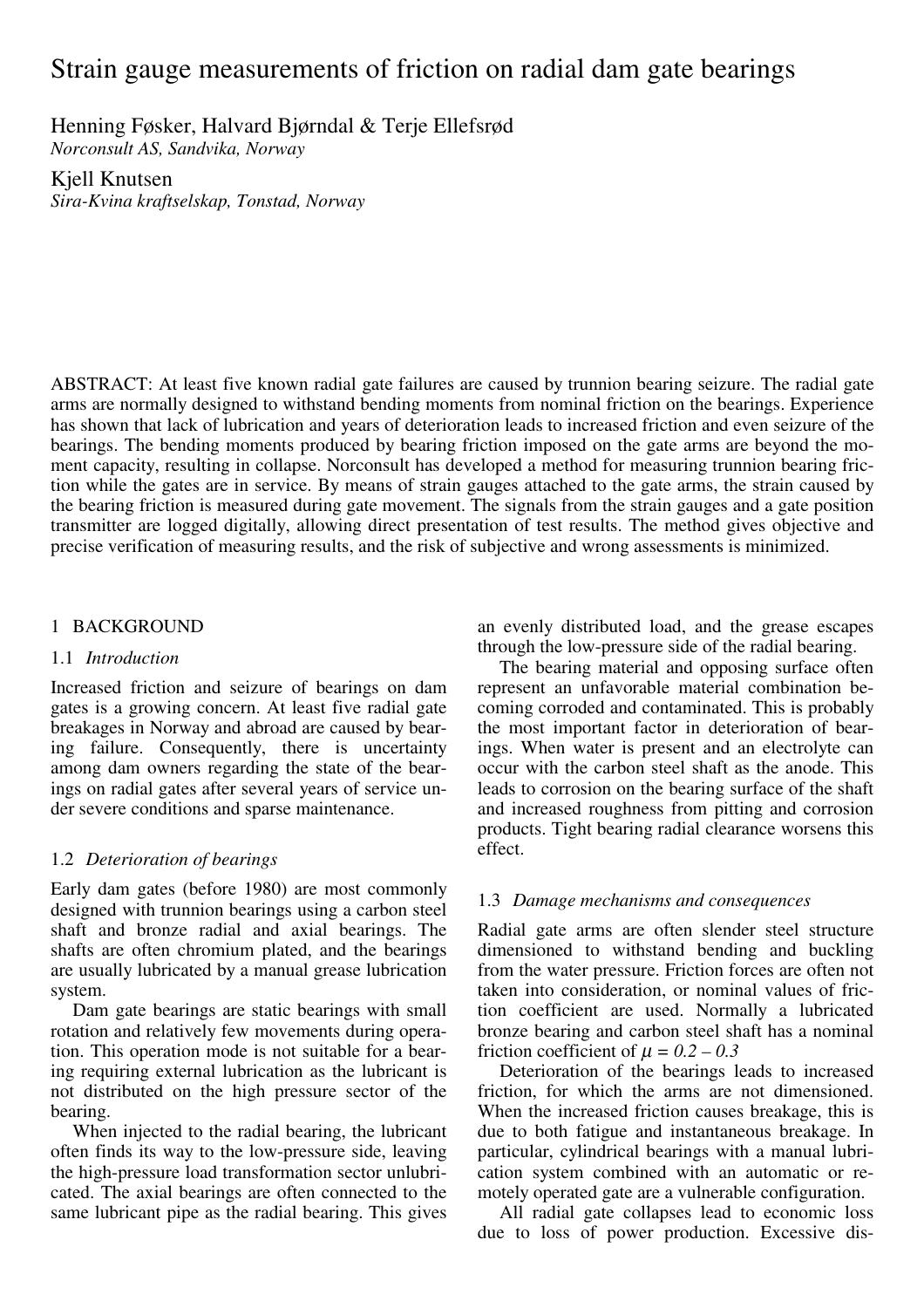charge results in downstream flooding and lowering of the reservoir, affecting boat traffic and recreational use of the water way.

## 1.4 *Arm design*

Exposure to failure due to increased bearing friction depends on the design of the arms. Areas of concern are the transition zones between the trussed beams constituting the arms and the hub accommodating the bearings. As an example we have analyzed the effect of a friction coefficient of  $\mu = 0.5$  on the Lundevann dam radial gate arm. At full water head it imposes a bending moment resulting in a bending stress of 7MPa in the large cross-section hub. The bending moment is transferred to the more slender trussed beams, constituting the gate arms. In the transition zone between hub and arms, the stress concentration is especially high in this example. A friction coefficient of  $\mu = 0.5$  results in a bending stress in the transition zone of 100MPa as shown in Figure 1. This stress change goes from plus to minus when the gate movement changes direction, exposing the transition zone to fatigue.



Figure 1. Lundevann dam radial gate arm, hub section. Stress resulting from friction coefficient,  $\mu_{\text{BRONZE-STEEL}} = 0.5$ 

# 1.5 *Trunnion design*

Trunnion designs vary with regards to vulnerability for bearing seizure. For the common cantilevered trunnion shaft anchored to the abutment, symptoms of bearing seizure are difficult or impossible to detect by visual inspection. High friction moments can be transferred through the shaft without visible indications of increased bearing friction before the collapse occurs.

The trunnions may include a shaft lock allowing rotation of the shaft in the console, causing the shaft lock to be deformed after a bearing seizure.

## 2 EVALUATION OF METHODS

#### 2.1 *Inspection and maintenance*

Inspection and maintenance of gate trunnion bearings often implies dewatering of the dam gate and dismantling of the bearing. Dewatering of the gate can be accomplished by lowering the reservoir. This is, however, both time-consuming and costly if production is lost. More common is dewatering by installation of stop logs in front of the gate. This is less expensive than lowering the reservoir, but still more expensive than other methods. Another disadvantage is that during the de-commissioning period the discharge capacity of the gate is not available. Dismantling of radial gate trunnion bearings is subsequently not routinely carried out to determine the condition of the bearing. Dewatering and dismantling of the bearing is carried out when and if the symptoms of bearing seizure are evident. On some radial gates total collapse has occurred without prior symptoms.

# 2.2 *Detection of change in maneuvering forces*

In theory an increase in lifting force could be detected when bearing friction increases. However, the bearing friction constitutes only a small fraction of the total lifting force. On a typical radial gate with upstream lifting chains, the total lifting force of 156kN is dominated by the gates own weight of 126kN (81%). The remaining 30kN (19%) is friction in rubber seals and trunnion bearings. To separate the two friction forces, the friction on the seals must be based on an assumption regarding the friction coefficient between rubber seals and the embedded stainless steel frame. Assuming  $\mu_{\text{RUBBER-STEEL}} = 0.9$ , the friction on the seals constitutes 20kN (13%) of the lifting force. The remaining, 10kN (6%) is the nominal bearing friction based on  $\mu_{\text{BRONZE-STEEL}}$  = 0.2. A variance of this relatively small force, compared to the total lifting force, is complicated to detect and is unreliable since the method is based on assumptions.

## 2.3 *Detecting bending moments in radial gate arms*

As a part of a safety revaluation program for dams, a diagnostic technique has been developed for radial gate bearings without dewatering the gate or dismantling the bearings. The method detects friction on the bearings during operation of the gate.

## 2.4 *Measurement technique*

The forces acting on the trunnion bearing can be divided into two classes:

 Perpendicular forces on the bearing surfaces is the result of water pressure, gate weight, operating forces and friction forces from the rubber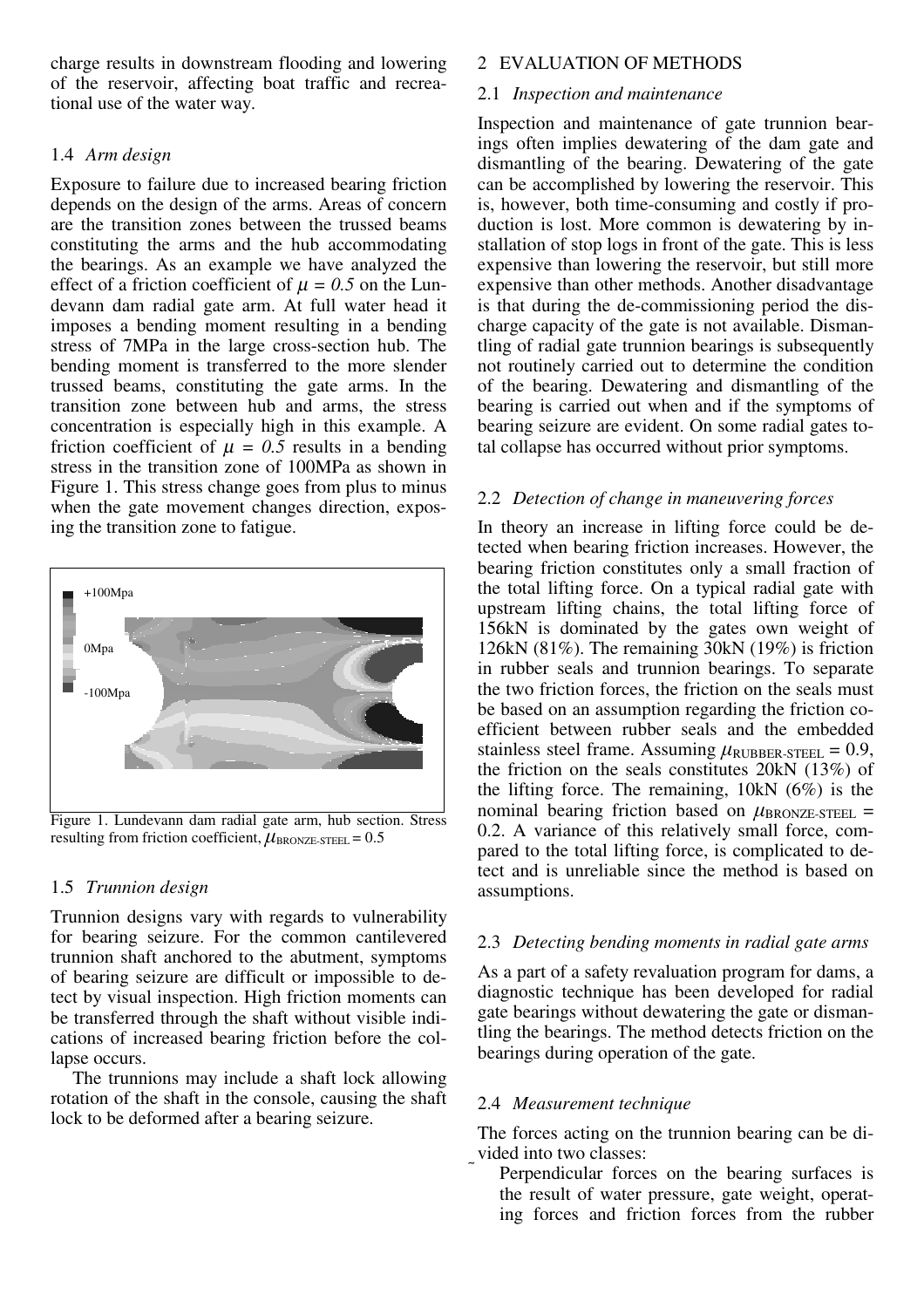seals. The resulting force from the water is the dominating the force on the trunnion.

 Shear forces parallel to the bearing surface due to friction. Without friction ( $\mu = 0$ ), no shear forces will appear. These forces will give bending moments in the gate arms.



Figure 2. Strain gauges attached to the radial gate arms, close to the bearing.

The shear forces on the bearings cannot be measured directly without modifying the gate structure. Instead the mechanical stress variation is measured in the gate arm, near the trunnion bearing, using strain gauges. One strain gauge is attached at the upper side of the gate arm, and one is attached at the lower side of the gate arm as indicated in Figure 2. Each strain gauge measures the surface mechanical stress in parallel to the main stress direction in the gate arm.



Figure 3. Stress measured by strain gauges.

Superimposed axial and bending forces cause the measured stress indicated in Figure 3. By connecting the strain gauges in a Wheatstone half bridge circuit the two measured stresses are subtracted and the output only indicates active bending moment in the gate arm (ref /1/). By using this circuit, superimposed axial (normal) strain is compensated, and the

strain caused by thermal changes is compensated to a high degree.



Figure 4. Lundevann dam, measured stress in right gate arm.

Figure 4 shows the measured stress in the right gate arm at the Lundevann dam with the original bearing thoroughly lubricated. The gate was opened, almost closed, opened and finally closed. The vertical gate opening was measured simultaneously as shown in the figure.



Figure 5. Mean stress variation.

The measured stress caused by bending is shown at the Y-axis and the vertical gate opening at the Xaxis, see Figure 5. The figure shows that the measured stress creates a hysteresis curve superimposed on a mean stress variation. The variation in mean bending stress is mainly caused by variation in how the flow forces act on the open gate. These forces are dependent only on the gate opening, not the direction of the movement. The variation of these forces is not used in the analysis and may be ignored. The friction forces in the bearing always act against the direction of the gate motion. When the motion changes direction the measured bending stress, due to friction forces in the bearing, also changes direction. In addition the friction force var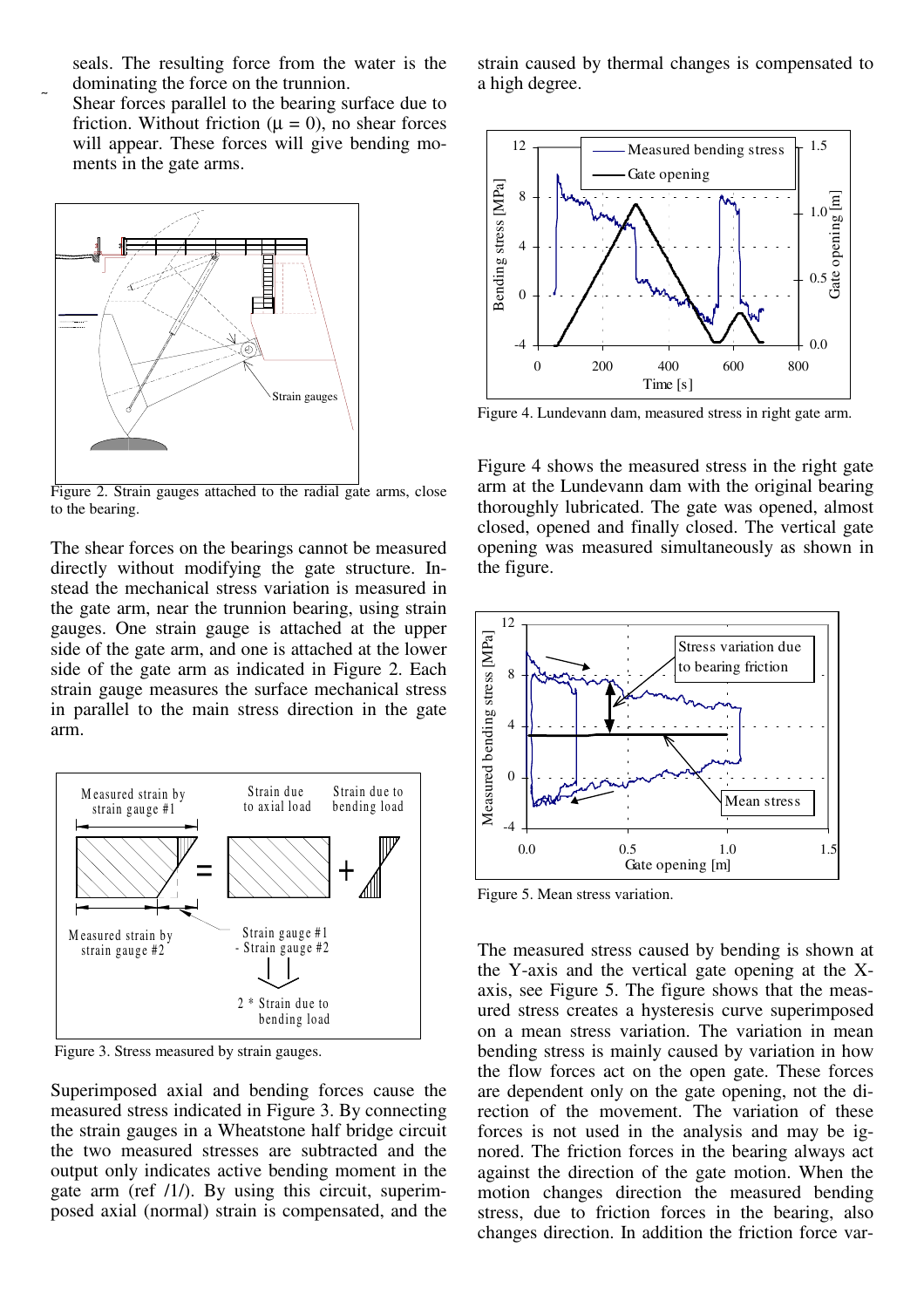ies with the gate opening, as the water load on the gate alters.

Dependent on the hoist design, the friction forces from the gate rubber seal have some influence on the total measured friction force. Upstream chain hoist has no influence. In this actual design the rubber seal friction gives less than 5% effect on the measured bending stress when we assume  $\mu_{\text{RUBBER-STEEL}} = 0.9$ (worst case). This estimation is compensated in the calculations.

The friction torque at the bearing trunnion is calculated based on the measured bending stress due to friction. This calculation is done as a function of moment of inertia in the gate arm at strain gauge location and radial distance from the strain gauges to the bearing centre line.

The water load on the gate is calculated as load from the static water pressure at the wet surface of the gate. The accuracy of this calculated load is high when the gate is closed. At increased gate opening, larger areas are exposed to flow velocity, which decrease the static pressure. Our method will overestimate the load when the gate opening increase, but according to pressure distribution calculation on a gate (ref /2/) this error will be limited to approximately 15 % at 25% gate opening. This calculation gives the main input to the radial load at the bearings transmitted through the gate arms.

Dependent on the design, the gate arm axial force is split into two components, one acting on the axial bearings and the second on the radial bearings. This split is dependent on the gate design. When both radial load and friction torque on the trunnion bearings are known, we can calculate the average friction coefficient on the bearings. Figure 6 shows the friction coefficient dependent on the gate opening and direction of motion.



Figure 6. Calculated friction coefficient

#### 3 MEASUREMENTS ACCOMPLISHED

#### 3.1 *General*

Since the method was developed in 1998, a total of 30 bearings on 15 radial gates in six different dams have been measured. On one of the dams where increased bearing friction was detected, Lundevann Dam (owner: Sira-Kvina Kraftselskap), repeated measurements were carried out .

## 3.2 *Presentation of results*

|  |  |  |  |  | Table 1. Key data of gates measured and results |  |  |
|--|--|--|--|--|-------------------------------------------------|--|--|
|--|--|--|--|--|-------------------------------------------------|--|--|

| Lubr. | Friction coefficient                                                                                                                                                       |                |
|-------|----------------------------------------------------------------------------------------------------------------------------------------------------------------------------|----------------|
|       | Measured                                                                                                                                                                   | lubri-         |
| nal   | Left / Right                                                                                                                                                               | cation         |
| 0.2   | 0.08 / 0.09                                                                                                                                                                | Yes            |
| 0.1   | $0.35 \cdot 0.25$                                                                                                                                                          | N/A            |
| 0.1   | 0.15/0.10                                                                                                                                                                  | N/A            |
| 0.2   | 0.75/0.50                                                                                                                                                                  | No.            |
| 0.2   | 0.45/0.45                                                                                                                                                                  | N <sub>o</sub> |
| 0.2   | 0.15/0.14                                                                                                                                                                  | Yes            |
| 0.2   | 0.14/0.13                                                                                                                                                                  | Yes            |
| 0.2   | 0.12/0.09                                                                                                                                                                  | Yes            |
| 0.2   | 0.55/0.40                                                                                                                                                                  | Yes            |
| 0.2   | 0.22/0.35                                                                                                                                                                  | Yes            |
| 0.15  | 0.18 / 0.20                                                                                                                                                                | N/A            |
| 0.15  | 0.17/0.19                                                                                                                                                                  | N/A            |
| 0.1   | 0.71/0.58                                                                                                                                                                  | N/A            |
| 0.1   | 0.43/0.42                                                                                                                                                                  | N/A            |
| 0.15  | 0.09 / 0.13                                                                                                                                                                | N/A            |
|       | system<br>Grease<br>Selflub.<br>Selflub.<br>Grease<br>Grease<br>Grease<br>Grease<br>Grease<br>Grease<br>Grease<br>Selflub.<br>Selflub.<br>Selflub.<br>Selflub.<br>Selflub. | Nomi           |

 $B = B$ ronze,  $S =$  Carbon steel,  $PS =$  Chrome plated carbon steel,  $SS = Stainless steel$ ,  $DU = Glacier DU$  bushing,  $C =$ composite. \* Oiles 500 w/SL4 lubricant plugs.

#### 3.3 *Lundevann Dam*

The Lundevann Dam is the reservoir for the Åna-Sira hydropower plant. In the outlet of Lundevann a concrete dam was constructed with two spillways and surface radial gates.

Table 2. Key data for the radial gates on the Lundevann Dam

| B x H                       |                           | : $13.0m \times 4.2m$          |
|-----------------------------|---------------------------|--------------------------------|
| Reservoir level             |                           | : El. $48.5$                   |
| Bottom sill                 |                           | : El. 44.5                     |
| Gate radius                 |                           | : 7000mm                       |
| Old radial bearing diameter | $\mathbb{R}^{\mathbb{Z}}$ | $250$ mm                       |
| Old axial bearing diameter  |                           | $: 370$ mm                     |
| Old bearing material:       |                           | : Cast steel shaft/bronze bush |
| New radial bearing diameter |                           | : 216mm                        |
| New axial bearing diameter  |                           | $: 350$ mm                     |
| New bearing material        |                           | : Stainless steel/Orkot**      |
| .                           |                           |                                |

\*\* Trade Mark from Busak + Shamban, non-metallic selflubricating bearing material

The measurements were carried out on the bearings under three different conditions: